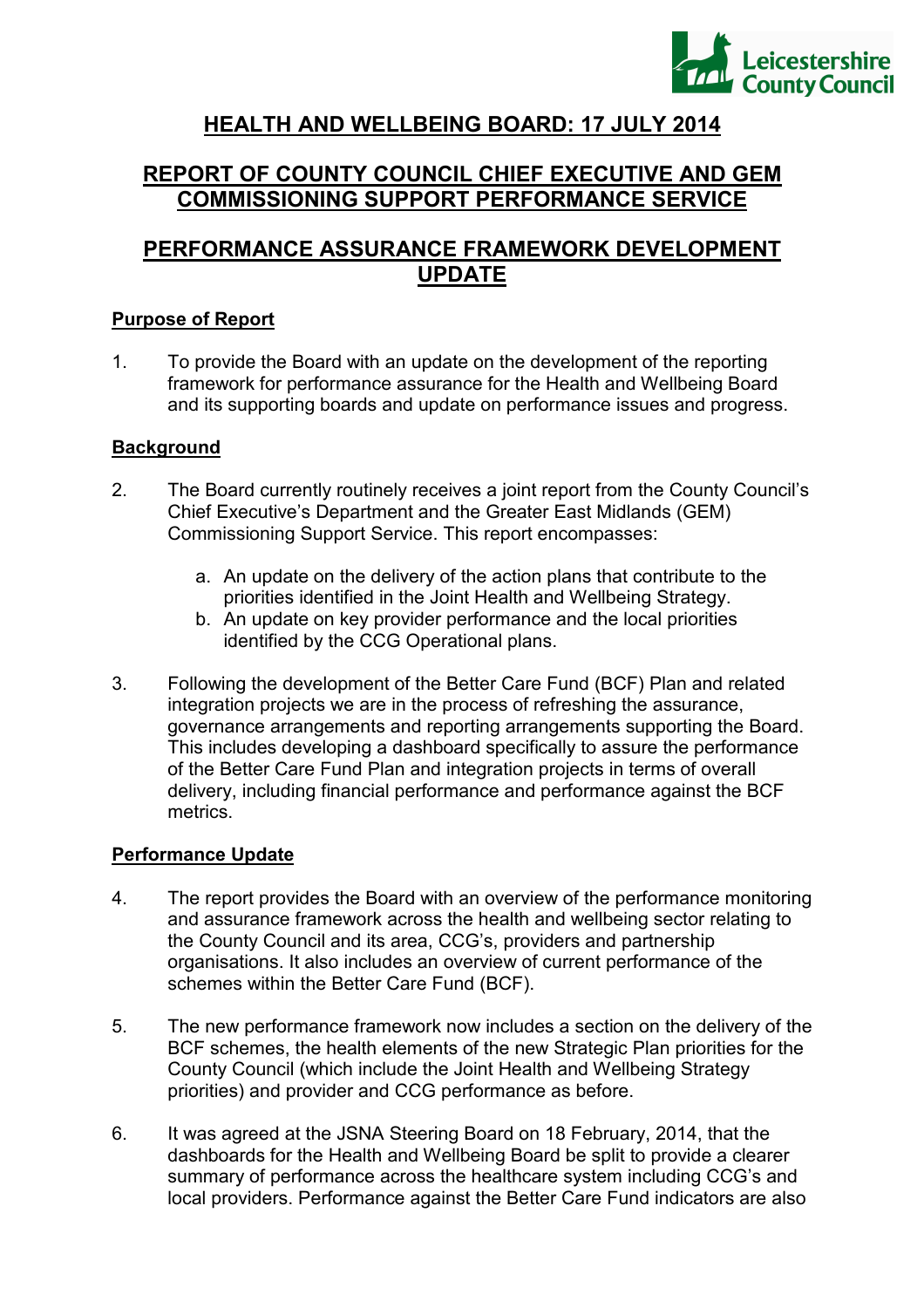included. Reporting will be amended following the scheduled update to the Joint Health and Wellbeing Strategy (JHWS) and any changes to governance arrangements.

## **Better Care Fund and Integration Projects - Integration Executive Dashboard – Appendix A**

- 7. The dashboard attached as Appendix A is intended to show accumulated performance against the schemes and metrics within the Better Care Fund (BCF).
- 8. The Integration Executive reviewed and agreed the draft dashboard at its meeting on the 24<sup>th</sup> June, with an exception dashboard that accumulates the data for Health Scrutiny and Health and Wellbeing Board level. As a number of the schemes are still at an early stage of development or delivery the report highlights Ambers and Reds exception issues.
- 9. There is also a summary of the BCF Plan key metrics/targets and available current baseline data against them. Where data is not yet available for the metrics and proposed targets the published baselines are shown. The trend charts are examples only and as data is published these will be used to show a view of whether the data is fluctuating or following a consistent upward or downward trend over a period of time. The direction of travel arrow will show at a glance whether the indicator has improved from the previous data set, worsened or remained the same.
- 10. At the Integration Executive on 24<sup>th</sup> June, Delayed Transfers of Care (DToC) deterioration in performance was discussed. It is anticipated that the programme of work to reduce Length of Stays will initially have a significant negative impact on the indicator, for the right reasons, while the new ways of working to reduce this take effect. It was proposed that a  $7<sup>th</sup>$  metric on the length of stay be added to the Better Care Fund plan. This was agreed in principle at the meeting, subject to further clarification on the definition of the metric.
- 11. Each project lead has provided an initial status report to populate the performance framework for the first time as at  $27<sup>th</sup>$  May. This shows the current status of each scheme, with some already established, some at scoping stage and some not due for implementation until 2015/16. Commentary on an exception basis (i.e. all RED and AMBER items) are included in the exception commentary section of the dashboard.
- 12. The Operational Group of the Integration Executive have agreed that as individual project briefs and business cases are developed for each scheme (with scheme level KPIs), there will also need to be a clear line of sight between these scheme level KPIs and the national metrics where applicable. This is so that an overall confidence rating can be applied to delivery against each metric, as well as tracking delivery of individual schemes to their individual KPIs, project milestones and financial plans.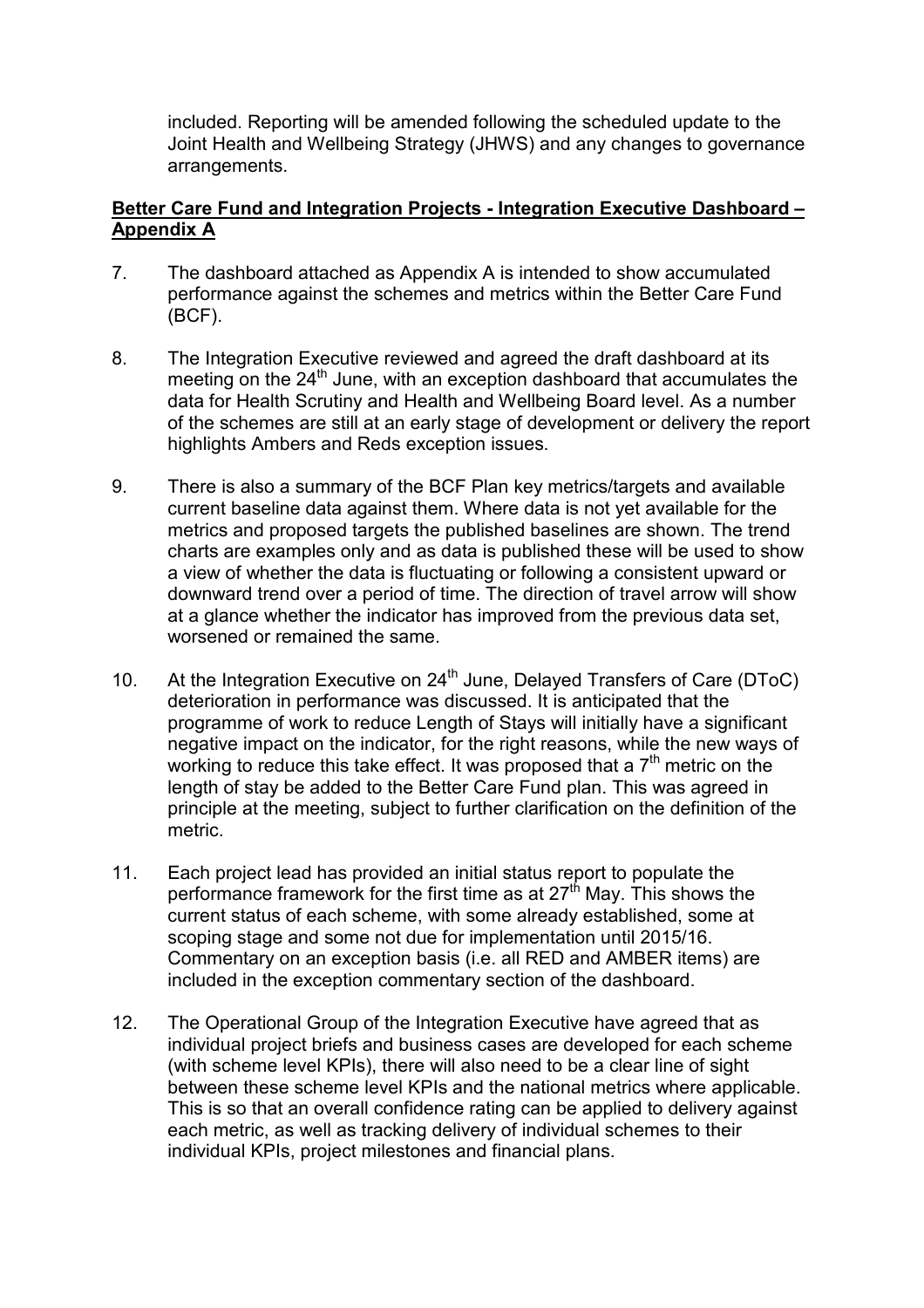- 13. Additional national work on BCF Plan assurance is taking place. This and the BCF Plan resubmission are expected to have an impact on the metrics/targets with measurable outcomes being further defined. Performance partners will continue to work together to ensure that the reporting is a co-ordinated approach. The importance of consistency in performance indicators across partners to accurately measure the success of the BCF is a high priority and it is intended that a representative from UHL will be included on the performance data group to ensure this happens.
- 14. Some schemes may not be able to definitively measure direct impact from the outset but will support the overall BCF plan as enablers. Enablers are detailed on the dashboard as N/A against the impact on metrics RAG at this stage. The framework is a live working document, so when schemes are project scoped they may change from enablers to show where they will have a direct impact, the KPIs proposed and how the impact on metrics has been assessed.
- 15. The dashboard includes a RAG status column for savings. This will apply to acute care savings that are identified by the business plans for the individual schemes.

| <b>Indicator</b>                                              | Commentary                                                                                                                                                                                                                                                                                                                                                                                                                                                                                                                                                                                                                                                                   |
|---------------------------------------------------------------|------------------------------------------------------------------------------------------------------------------------------------------------------------------------------------------------------------------------------------------------------------------------------------------------------------------------------------------------------------------------------------------------------------------------------------------------------------------------------------------------------------------------------------------------------------------------------------------------------------------------------------------------------------------------------|
| <b>Reducing Delayed</b><br><b>Transfers of Care</b><br>(DToC) | The DToC target in the BCF covers two timeframes, the<br>first of which is Apr-Dec 2014. Current performance is<br>significantly higher. Current data shows the figure for<br>Apr 2014. There are a number of initiatives in place to<br>improve the position. Improved co-ordination to show<br>impact will be delivered. The Integration Executive have<br>received assurance that the Leadership Group for<br>Delayed Transfers of Care are working towards a single<br>discharge process and a significant increase in<br>reablement. It is proposed that Length of Stay be added<br>as a $7th$ local metric to provide a more complete picture<br>of delayed transfers. |

16. A number of initial performance issues are highlighted below:

| <b>Project</b>           | Commentary                                                                                                                                                                                      |
|--------------------------|-------------------------------------------------------------------------------------------------------------------------------------------------------------------------------------------------|
| <b>Integrated Crisis</b> | <b>Action Plan</b>                                                                                                                                                                              |
| <b>Response Service</b>  | Night time nursing off track. Revised deadline for<br>phased implementation approach to be fully operational<br>by Sept. Mitigations have been put in place for the<br>delay.<br><b>Finance</b> |
|                          | This has led to a predicted underspend for the year of<br>up to £250k.                                                                                                                          |
| <b>Patient Transfer</b>  | <b>Action Plan</b>                                                                                                                                                                              |
| Minimum Data Set         | Workshops to clarify and confirm arrangements are now<br>being organised.                                                                                                                       |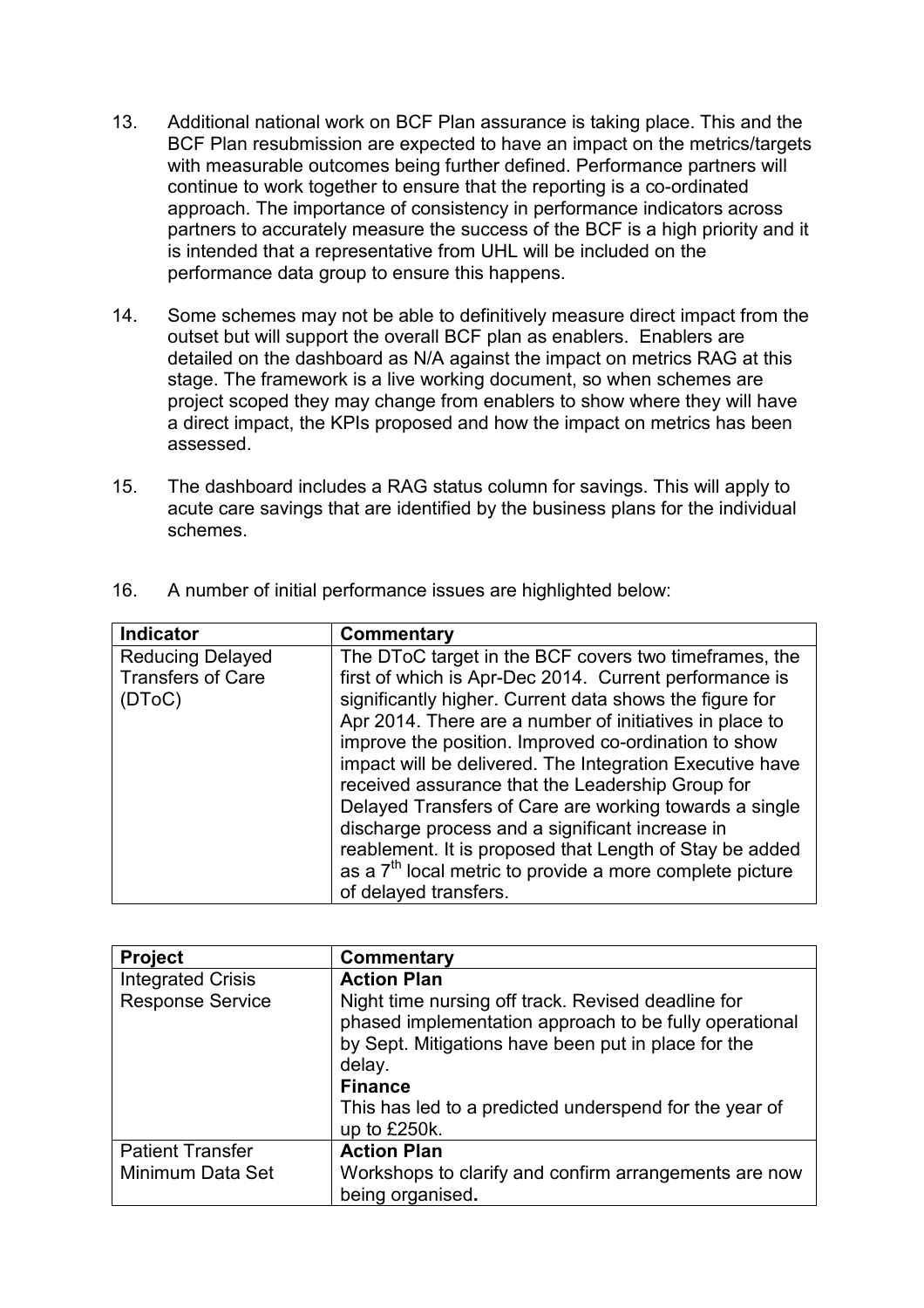|                    | <b>Finance</b><br>The level of underspend will be determined by the<br>outcomes of the workshops. At this stage it is<br>anticipated that any underspend will roll into 2015/16. |
|--------------------|----------------------------------------------------------------------------------------------------------------------------------------------------------------------------------|
| <b>Transitions</b> | Actions previously agreed by PCT are now being<br>renegotiated due to organisational change. Progress<br>overall on action plan is good but further progress is<br>needed.       |

## **Health and Wellbeing Strategic Priorities Dashboard - Appendix B**

- 17. Appendix B to this report is a dashboard summarising the performance against key strategic health and wellbeing priorities. The priorities include Better Public Health, Better Mental Health, Better Physical Health and improving Children and Young People's Health.
- 18. The indicators included in each section are listed in the additional information box and any RED exceptions are highlighted with performance commentary against them.
- 19. A number of issues are highlighted below:

| <b>Indicator</b>                                                                      | Commentary                                                                                                                                                                                                                                                                                                                                                                                                                                                                                                                                                                                                                                                                                                                                  |
|---------------------------------------------------------------------------------------|---------------------------------------------------------------------------------------------------------------------------------------------------------------------------------------------------------------------------------------------------------------------------------------------------------------------------------------------------------------------------------------------------------------------------------------------------------------------------------------------------------------------------------------------------------------------------------------------------------------------------------------------------------------------------------------------------------------------------------------------|
| % successful<br>completion of drug<br>treatment - non-opiate<br>users (PHOF 2.15ii)   | Drugs and alcohol indicator trends are generally<br>positive. In terms of treatment completion rates, there is<br>still some way to go to achieve the top quartile range<br>compared to similar areas, but if progress is maintained<br>this should be an achievable in the near future. The<br>performance of criminal justice treatment services is<br>weaker than community treatment services, and<br>significant improvement is needed to get into the top<br>quartile range.                                                                                                                                                                                                                                                          |
| Chlamydia diagnoses<br>(rate per 100,000 15-24<br>year olds) (Leics)<br>(PHOF 3.02ii) | The diagnosis rate overall is low compared to England<br>average however the rate for non-genitourinary (GU)<br>settings is close to England Average. Since coverage is<br>significantly higher than England average this suggests<br>a low prevalence in Leicestershire.                                                                                                                                                                                                                                                                                                                                                                                                                                                                   |
| % mothers<br>breastfeeding at 6-8<br>weeks                                            | The Breast Feeding 6-8 weeks prevalence target<br>remains problematic particularly in the West of the<br>County where breast feeding rates are lowest. A new<br>Breast Feeding Peer Support project 'TLC' has been<br>commissioned for Hinckley & Bosworth & North West<br>Leicestershire districts to support mothers to breastfeed.<br>The Peer supporters are working with maternity<br>services, community midwives, health visitors, GPs and<br>children centre staff to ensure the signposting and<br>referral of mothers to the peer supporters for support. A<br>breast feeding awareness week is planned for June<br>2014 the theme is 'Fake vs Real'. The Infant Feeding<br>page on the LPT website continues to develop and the' |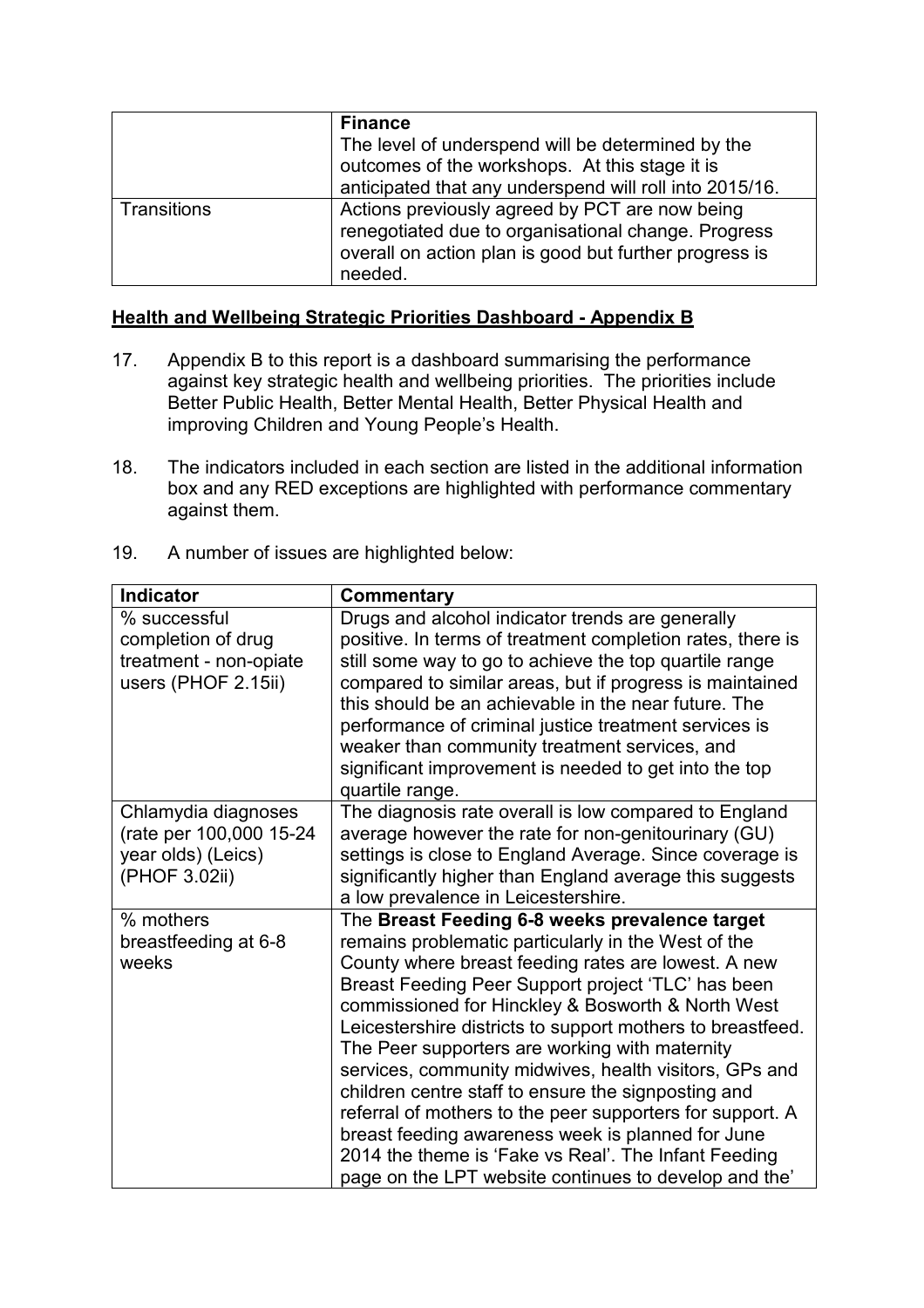| Meals on Heels' phone app which provides an          |
|------------------------------------------------------|
| interactive map of breast feeding support is now     |
| available for android phones. The assessment for BFI |
| Stage 3 for UHL Maternity services and for Community |
| Services is booked for later this year.              |

## **Provider and CCG Dashboard - Appendix C**

20. This dashboard summarises information on provider and CCG performance in the same format as previous reports.

## **University Hospitals Leicester (UHL) Performance**

21. The indicators within the dashboards are reported at CCG level. Data reported at provider level does differ, and delivery actions indicate where this is a risk.

| <b>Indicator</b>                                                                                                                                                                                                                                                                                                                                                                                                 | Commentary                                                                                                                                                                                                                                                                                                                                                                                                                                                                                                                                                                                                                                                                                                                                                                                                                                                                                |
|------------------------------------------------------------------------------------------------------------------------------------------------------------------------------------------------------------------------------------------------------------------------------------------------------------------------------------------------------------------------------------------------------------------|-------------------------------------------------------------------------------------------------------------------------------------------------------------------------------------------------------------------------------------------------------------------------------------------------------------------------------------------------------------------------------------------------------------------------------------------------------------------------------------------------------------------------------------------------------------------------------------------------------------------------------------------------------------------------------------------------------------------------------------------------------------------------------------------------------------------------------------------------------------------------------------------|
| 18 Weeks Referral to<br>Treatment (data is at<br>CCG level)                                                                                                                                                                                                                                                                                                                                                      | At February 2014, the 18 week target for admitted<br>patients was not achieved. WL CCG is reporting 87.7%<br>and EL and R CCG is at 88.4% against a target of 90%.<br>The Planned Care Board has been set up to meet                                                                                                                                                                                                                                                                                                                                                                                                                                                                                                                                                                                                                                                                      |
| The referral to treatment<br>(RTT) operational<br>standards are 90% of<br>admitted (to hospital)<br>and 95% of non-<br>admitted patients (out-<br>patients) should start<br>consultant-led treatment<br>within 18 weeks of<br>referral. In order to<br>sustain delivery of these<br>standards 92% of<br>patients who have not<br>yet started treatment<br>should have been<br>waiting no longer than<br>18 weeks | fortnightly and commenced on 21 April 2014. A suite of<br>RTT reports are being developed looking to map all<br>inter-related performance issues e.g. Emergency<br>pressures/cancelled operations, to provide "flash"<br>reports and trend information. At subsequent meetings<br>in May 2014, the Board was concerned with the level of<br>slippage of the agreed remedial action plan (which<br>focuses on specialty areas: ophthalmology; ENT,<br>general surgery and orthopaedics). The Board has<br>received revised actions and trajectories, with UHL<br>committed to achieving recovery of admitted in<br>November 2014. Additionally CCGs are exploring other<br>strategies to ensure patient choice of provider is<br>promoted further and additional capacity is procured<br>(especially for cataracts) ensuring CCGs deliver on their<br>commitments to the NHS Constitution. |
| A and E - 4 Hour<br><b>Waiting Time</b>                                                                                                                                                                                                                                                                                                                                                                          | As at 9 April 14, 88.77% of patients were seen within 4<br>hours in A&E against a target of 95%. Although there<br>have been notable improvements in recovery rates<br>ensuring that one day of poor performance is taking less<br>than 2 days to recover, the overall performance has<br>remained static since January 2014. There are<br>significant numbers of patients waiting for beds each<br>morning with slow discharges first thing and chasing the<br>flow throughout the day to keep pace with the volume<br>coming in. This position does improve now towards the<br>end of the week. The Urgent Care Working Group                                                                                                                                                                                                                                                           |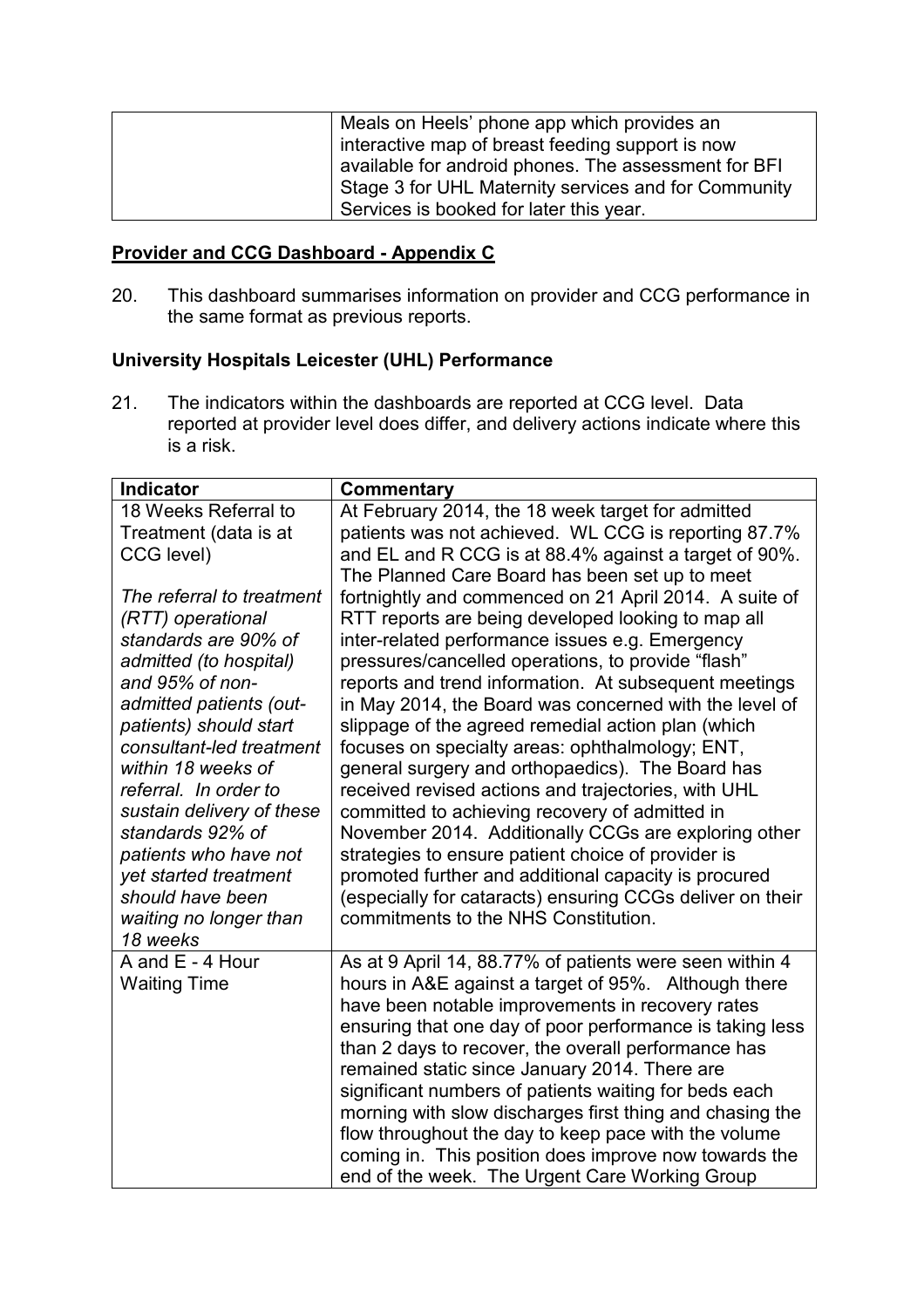|                                                                                                                                                    | continues to meet weekly to review delivery against<br>plan. In addition a weekly meeting with the Area Team,<br>TDA, CCGs, UHL and LPT is continuing, focusing on<br>high impact interventions which have a direct impact on<br>flow delivery.                                                                                                                                                                                                                                     |
|----------------------------------------------------------------------------------------------------------------------------------------------------|-------------------------------------------------------------------------------------------------------------------------------------------------------------------------------------------------------------------------------------------------------------------------------------------------------------------------------------------------------------------------------------------------------------------------------------------------------------------------------------|
| <b>Ambulance Handovers</b>                                                                                                                         | At March 2014, 12.9% of handovers between<br>ambulance and A&E took place in less than 30 minutes<br>against a zero tolerance. This position has improved<br>from 14% reported last quarter. To support ambulance<br>flow, patient handover and communication, a Hospital<br>Ambulance Liaison Officer has been based at the<br>hospital between the hours of 8am and 12am since<br>December and continued until the end of March, which<br>has improved the position.              |
| Delayed Transfers of<br>Care (DTOC)                                                                                                                | Delays are being reported as the number of patients<br>discharged as a percentage of occupied bed days. As<br>at 27/03/14, 4.43% were delayed against a national<br>target of 3.5%. This position has remained static since<br>reported last quarter. Actions continue to focus on<br>earlier discharge, and have been included in the<br>2014/15 contract. Discharge is undertaken weekly and<br>reported to the Urgent Care Working Group.                                        |
| Cancer 62 day waits -<br>All patients should wait<br>a maximum of 62 days<br>from their urgent GP<br>referral to the start of<br>their appointment | At February 2014, WL is achieving the 85% standard<br>with EL&R CCG reporting 84.6%. UHL have achieved<br>85% overall. Actions in place are continuing including a<br>dedicated senior manager at UHL and on-the-day<br>booking for CT scans at UHL and the use of PET scan<br>capacity through a third party.                                                                                                                                                                      |
| <b>Cancelled Operations</b>                                                                                                                        | At February 2014, 95.3% of patients were seen against<br>a target of 95%. This is an improvement since reported<br>last quarter. At the Contract Performance Meeting with<br>UHL on 3 <sup>rd</sup> April 2014, UHL requested to revisit<br>trajectories. UHL are identifying non-bed capacity<br>related reasons for cancellations which equate to<br>approximately 40% of cancellations and are analysing<br>reasons for breaches to be reported to Commissioners<br>in May 2014. |
| <b>Never Events</b>                                                                                                                                | There have been a total of 3 Never Events reported by<br>UHL for 2013/14. There was a $3rd$ Never Event report in<br>February and this is currently under investigation.                                                                                                                                                                                                                                                                                                            |
| <b>Pressure Ulcers</b><br><b>Safety Thermometer</b>                                                                                                | Monthly progress reports continue to be received.<br>Revised thresholds agreed and UHL have been within<br>their revised threshold since November 2013 with one<br>exception in January 2014. The Contract Query Notice<br>was closed in April 2014. Monitoring will continue on a<br>monthly basis for 2014/15 against agreed thresholds.<br>The end of year position will be reported during May<br>2014.<br>UHL's average for 2013/14 was at 94% against a target                |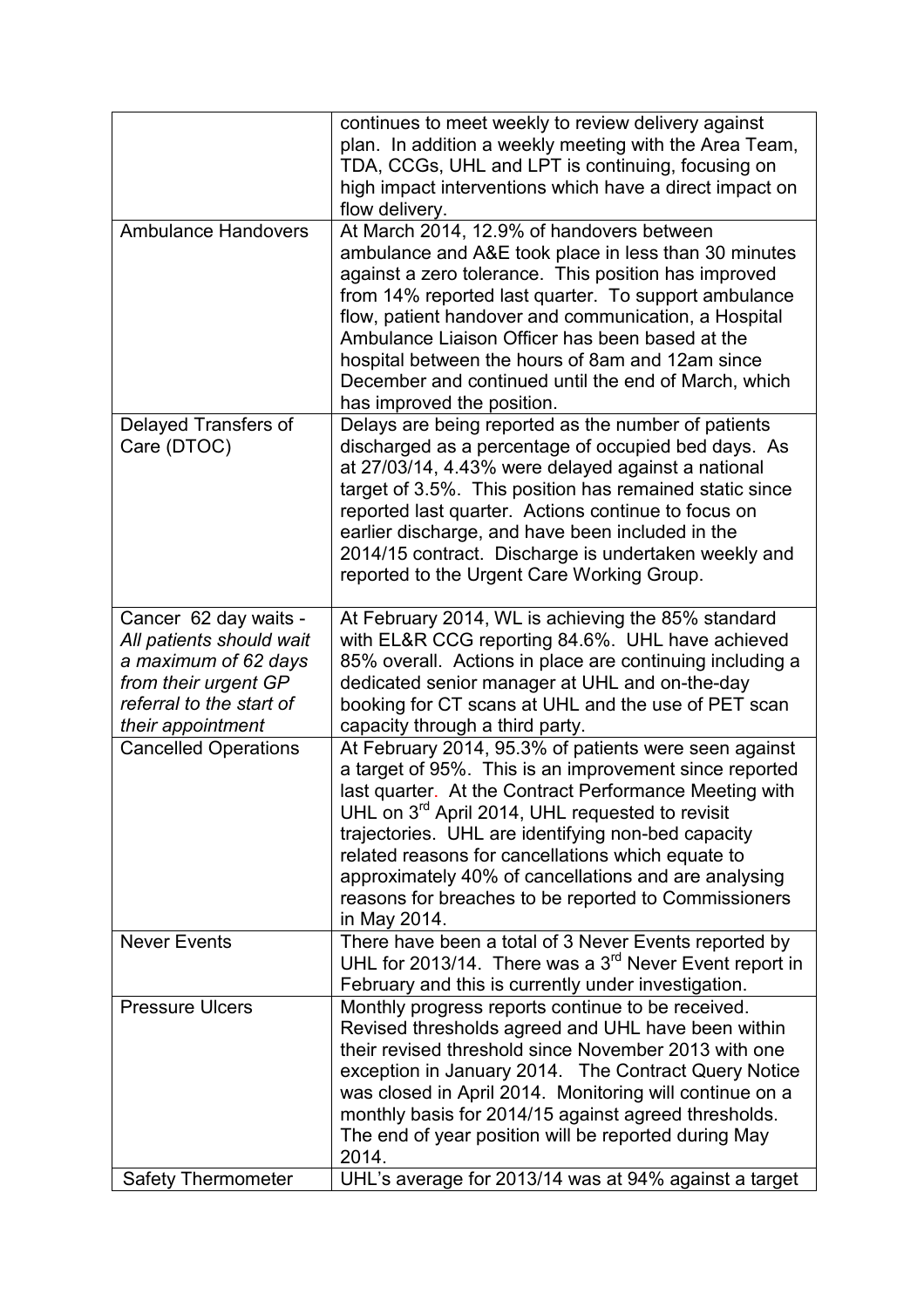| The NHS Safety              | of 95% which remains in line with the national position |
|-----------------------------|---------------------------------------------------------|
| Thermometer is a local      |                                                         |
| <i>improvement tool for</i> |                                                         |
| measuring, monitoring       |                                                         |
| and analysing patient       |                                                         |
| harms and "harm free"       |                                                         |
| care.                       |                                                         |

# **East Midlands Ambulance Service (EMAS)**

22. Performance issues are detailed below.

| Ambulance Response<br><b>Times</b> | At March 2014, Category A (8 minutes) Red 1 for EMAS<br>is 71.26% and Category A Red 2 is 77.46% against a<br>target of 75% and Category A (19 minutes) EMAS is<br>93.82%. These positions have deteriorated since last<br>reported slightly. Data is now available at CCG level.<br>This is as follows for March 2014:                                                                                                               |
|------------------------------------|---------------------------------------------------------------------------------------------------------------------------------------------------------------------------------------------------------------------------------------------------------------------------------------------------------------------------------------------------------------------------------------------------------------------------------------|
|                                    | • Red $1 - WL$ 63.49% & ELR 59.98%<br>(Target 75%)<br>• Red $2 - WL$ 64.84% & ELR 59.93%<br>(Target 75%)<br>• Cat 19 – WL 92.62% & ELR 89.48%<br>(Target 95%)<br>Progress against the action plans are being monitored<br>weekly through the Better Patient Care Programme<br>Board at EMAS. Formal monitoring continues on a<br>monthly basis through an Oversight Group led by the<br>TDA and includes CQC, Commissioners and EMAS. |

# **Leicestershire Partnership Trust (LPT)**

23. Performance issues against 'Efficient Services' indicators are detailed below. Data and commentary are taken directly from the LPT Board Papers for May 2014.

| % Occupancy Rate -<br>Community          | Performance for the month of April stands at 86.6%<br>against the 93% or above target. Community wards with<br>significantly lower bed occupancy during the month were<br>Ashby General Ward (77.5%), Coalville Snibston Ward<br>(79.9%), Melton Dalgleish Ward (87.6%) and Rutland<br>Ward (87.8%).                               |
|------------------------------------------|------------------------------------------------------------------------------------------------------------------------------------------------------------------------------------------------------------------------------------------------------------------------------------------------------------------------------------|
| Occupancy Rate -<br><b>Mental Health</b> | Performance against this indicator has increased by<br>3.5% with Mental Health Bed Occupancy for the month<br>of April at 89.1% against the trust target of 85% or<br>below. Performance for the divisions' stand at Adult<br>Mental Health and Learning Disabilities (90.9%),<br>Community Health Services (85.2%), and Families, |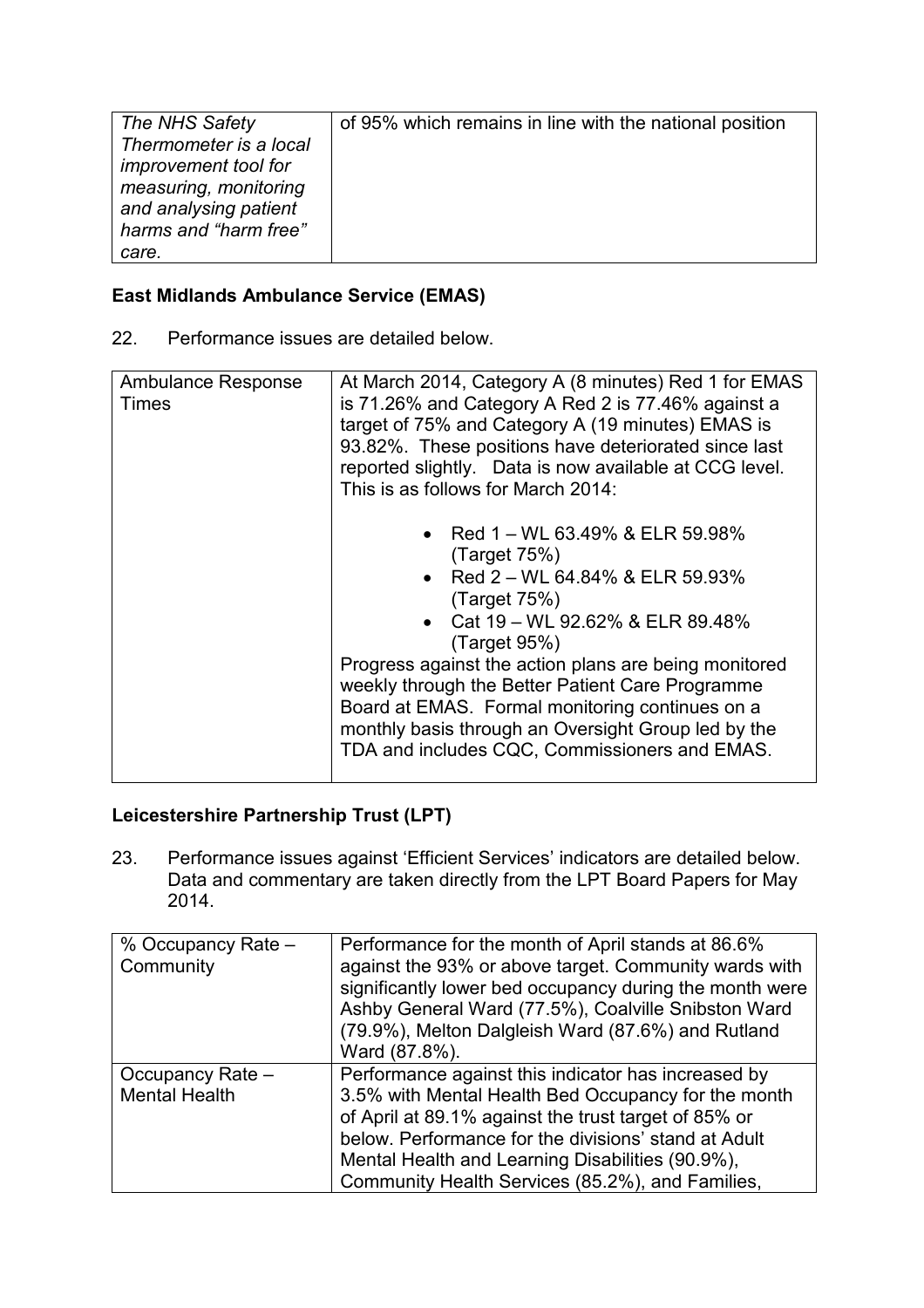|                                                                                                          | Young People and Children (90.8%).                                                                                                                                                                                                                                                                                                                                                                                                 |
|----------------------------------------------------------------------------------------------------------|------------------------------------------------------------------------------------------------------------------------------------------------------------------------------------------------------------------------------------------------------------------------------------------------------------------------------------------------------------------------------------------------------------------------------------|
| % Delayed Patients<br>(Community)                                                                        | Performance has increased compared to March and<br>reads as 1.03% for April 2014 against the target of                                                                                                                                                                                                                                                                                                                             |
|                                                                                                          | 2.12% for the month.                                                                                                                                                                                                                                                                                                                                                                                                               |
| % Delayed Patients<br>(MH)                                                                               | Performance against this indicator has decreased for the<br>month of April to 7.2% from 6.6% but stays within the<br>Monitor 7.5% target.                                                                                                                                                                                                                                                                                          |
| Total number of Home<br>Treatment episodes<br>carried out by Crisis<br>Resolution team (year to<br>date) | Current position as at April is 117 episodes<br>for the year against a pro-rata target of 141 cases<br>$(80.7\%)$ .                                                                                                                                                                                                                                                                                                                |
| <b>Waiting times</b>                                                                                     | The Trust performance in relation to waiting times<br>continues to be variable and further discussions are<br>underway with Commissioners with regard to the<br>targeting of funds to reduce key areas. Divisional<br>Business Managers and Divisional Directors continue to<br>scrutinise performance and data quality specifically in<br>relation to these areas to ensure the most effective<br>service delivery and reporting. |

24. Performance issues against 'Quality – Safe Care' indicators are detailed below. Data and commentary are taken directly from the LPT Board papers for January 2014.

| Compliance with            | Podiatry services are currently negotiating a suitable     |
|----------------------------|------------------------------------------------------------|
| hygiene code               | timescale from Interserve for the appropriate works to be  |
|                            | undertaken and all risks associated with this issue        |
|                            | continue to be managed by the Podiatry manager. The        |
|                            | building works on Welford and Kirby wards with regards     |
|                            | to the facilities is under review to ensure suitable       |
|                            | equipment is identified. The Senior Nurse Advisor for      |
|                            | IPC was visiting the area on 23rd May to undertake a full  |
|                            | assessment and develop a remedial action plan with         |
|                            | timescales.                                                |
| Infection control - C Diff | Monitor target reflects the annual de minimus limit set at |
| (MH and Community)         | 12 cases as set out in the Monitor Risk Assurance          |
|                            | Framework and is monitored each quarter. The               |
|                            | Commissioner threshold is set provisionally at 9 cases     |
|                            | and is reported monthly as per the Quality Schedule for    |
|                            | 2014/15. There was 1 case for April on Dalgliesh Ward.     |
| <b>Strategic Executive</b> | Performance against this indicator for the month of April  |
| <b>Information System</b>  | is 70.0% from 47.1% in March. This indicator considers     |
| (STEIS) - Serious          | only those SI action plans that should have been           |
| Incident (SI) action       | completed by the latest month. SI's investigations must    |
| plans implemented          | be closed within 60 working days. Only then are any        |
| within timescales          | action plans implemented, each SI action plan will have    |
| STEIS is the system        | its own deadline. All divisions performed at 100% except   |
| used to report serious     | Adult Mental Health and Learning Disabilities (AMHLD),     |
| untoward incidents         | where performance has been hampered due to the             |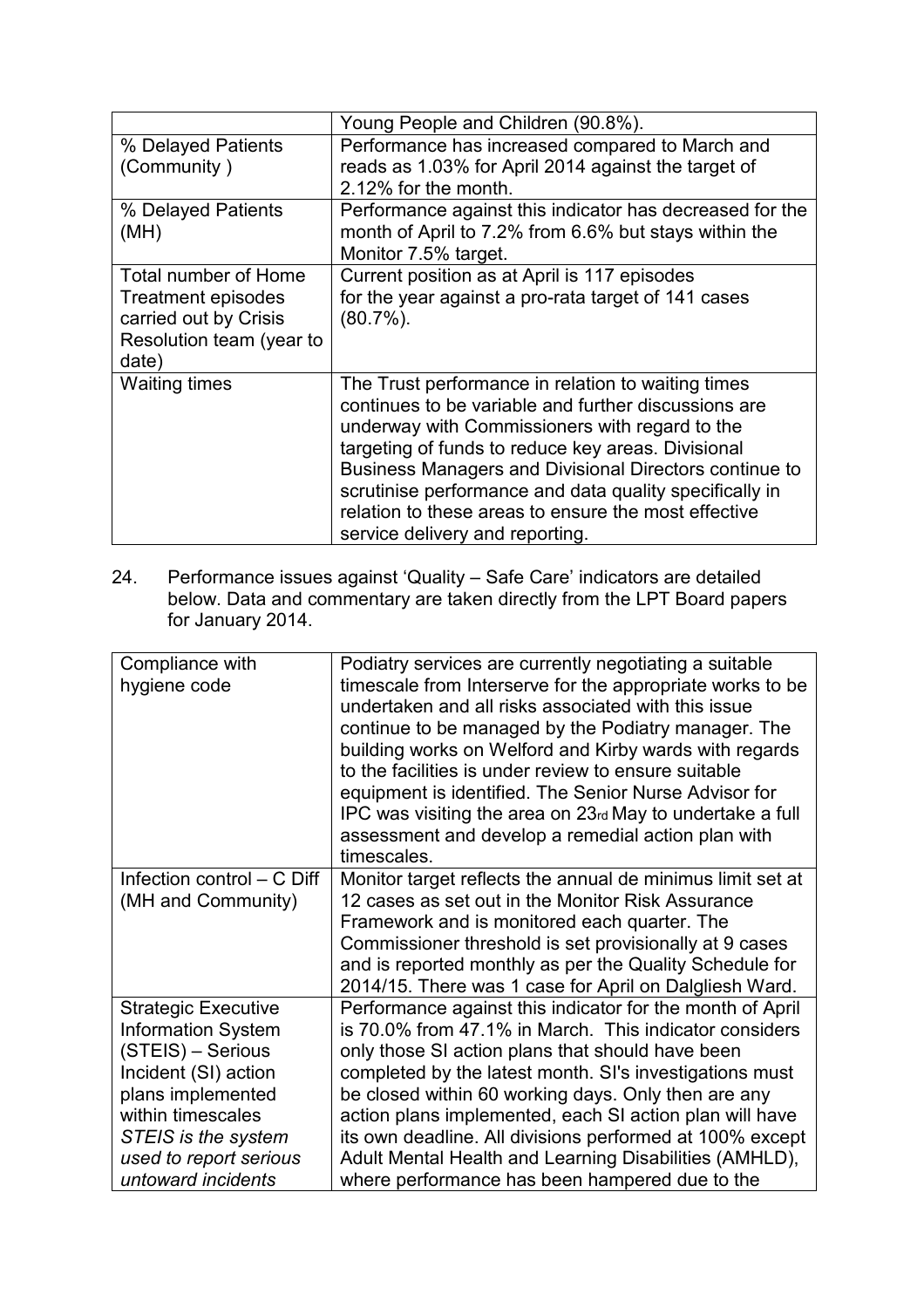| volume of actions and investigations in progress. |
|---------------------------------------------------|
|                                                   |

### **Clinical Commissioning Group Performance**

- 25. There are a number of indicators in the NHS Outcomes Framework that relate to emergency admissions, and the majority are performing well based on February 2014 position. The exception is children with lower respiratory tract infections per 100,000 population. WL CCG is reporting an increase in admissions per 100,000 population of 166.3 in 2013/14 against the 2012/13 baseline of 143.40 and ELR CCG reporting 182.2 in 2013/14 against 2012/13 baseline of 181.66.
- 26. Performance issues are highlighted below:

| <b>Infection Control.</b>   | <b>MRSA</b> - WL CCG: 5 incidences against zero tolerance    |
|-----------------------------|--------------------------------------------------------------|
| Incidences of CDIFF         | ELR CCG: 3 incidences against zero tolerance                 |
| and MRSA                    | MRSA Actions - Protocol in place for all MRSA BSI            |
| These have been             | cases- in line with NHS England requirements all cases       |
| reported for both WL &      | undergo a period of infection review (PIR) with all          |
| EL&R.:                      | relevant stakeholders to identify any learning and ensure    |
|                             | actions are in place to reduce the risk of re-occurrence.    |
|                             | <b>CDIFF - WLCCG: 87 incidences against a nationally set</b> |
|                             | objective of 88. ELR CCG: 89 incidences against a            |
|                             | national objective of 74. CDIFF Actions - following a        |
|                             | multidisciplinary meeting in January 2014 which was          |
|                             | facilitated by the Area Team it was agreed to develop a      |
|                             | Whole Health Economy action plan that joins together         |
|                             | both acute and community actions.                            |
| <b>WLCCG - Reduction in</b> | As at February 2014 there are 1563 admissions against        |
| <b>Emergency Admissions</b> | a 645 baseline. There are a number of actions in place,      |
| from Care Homes             | which will help to focus and target interventions. A         |
|                             | Dashboard has been sent to GPs to identify homes that        |
|                             | refer emergencies to the acute sector in order for them      |
|                             | to target their work. The CCG will identity homes with       |
|                             | higher admissions to the acute sector as a result to         |
|                             | deploy commissioned resources.                               |
| <b>East Leicestershire</b>  | As at February 2014, the target was not achieved. The        |
| CCG - Increase in           | has been chosen as a local priority in 2014/15 and a         |
| People Dying at Home        | business case is being developed to work with                |
|                             | Macmillan Cancer Services to provide GP mentorship           |
|                             | and palliative care clinical nurse specialist support. The   |
|                             | focus of primary care delivery will be around advance        |
|                             | care planning. Choice regarding "place of death" will be     |
|                             | included within the care plan, linked to dialogue with the   |
|                             | individual and/or carer.                                     |
| <b>East Leicestershire</b>  | As at March 2014, 67.1% against 70% target.                  |
| CCG - Transient             | Performance has improved significantly with fluctuations     |
| <b>Ischaemic Attack -</b>   | being due to small numbers.                                  |
| Increase in people who      |                                                              |
| are scanned and treated     |                                                              |